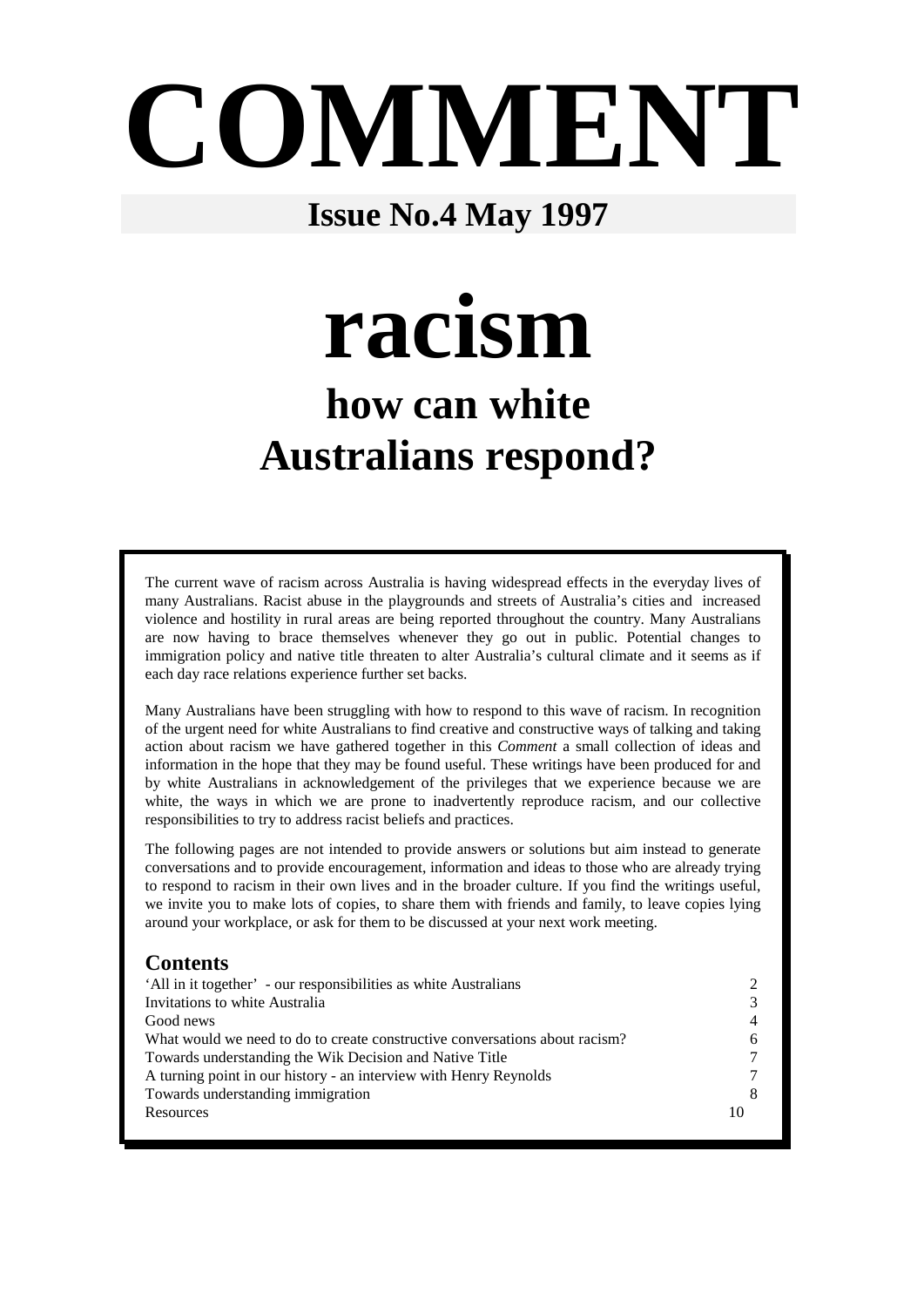## **'All in it together' our responsibilities as white Australians**

These writings have been created out of numerous conversations with people across Australia who are concerned about the recent wave of racism in this country . The main themes and suggestions that have been talked about have been collected in these pages in the hope that they might offer support to others. One of the major themes that has been discussed is how, as white Australians, we have specific responsibilities to address racism.

Currently across the country there are many conversations occurring about race relations, land rights and immigration. These conversations are taking place at a time of high unemployment and increasing financial worries for many Australians - a context in which divisive politics can thrive. Racism is a divisive force. How can we ensure that the ways in which we respond to racism enable us to engage constructively with the issues and with each other?

In trying to talk about issues of racism, powerful and complex feelings are often evoked. As white Australians, we can feel a very urgent need to speak out about racism but then the conversations which follow can often degenerate into argument and the taking of sides. Many of us have long histories within our own families and our communities of struggling with these issues and ways to talk about them. How can we as white Australians respond to racism in ways which do not lead to further antagonism or hostility and instead open possibilities for meaningful conversations and action?

#### **What it means to be white**

Many of the conversations that were shared in the process of putting these writings together expressed how in times of hardship it can be difficult to acknowledge the ways in which we are privileged - especially if other white Australians seem not to be recognising our hardship. However, it was overwhelmingly agreed that as white Australians we **all** experience privileges because we are white. In addition to this it was felt that we experience the following privileges, and others, whether we wish to or not.

- Our children are less likely to be taunted or to experience racist violence at school.
- We are less likely to be subjected to prejudice or racist violence and abuse.
- ♦ We are less likely to experience discrimination in everyday life, such as when applying for a house to rent or standing in a queue at the supermarket.

In thinking about racism, it is the more obvious examples of discrimination or abuse which quickly come to mind. However, in putting together these writings, many people said that the more they explore what racism is, the more they are beginning to see it as something that is a part of our everyday lives and language. The ways in which we view history, language, what we believe is 'normal', and what we choose to know or not to know about other peoples' experiences can all be areas in which we unknowingly reproduce racism.

People have articulated how they have found it helpful to think of racism - not as an individual attribute - but as a 'system' or 'a way of thinking and acting' which we have lived and breathed during our whole lives. Being raised as a white person in a country with histories based on racist beliefs and actions means that the knowledge we learned at school and ways of speaking passed down through generations often result in us reproducing racism in ways which we don't even notice. In trying to come to terms with the effects of these 'systems' or 'structures' of racism, some people spoke of the appropriateness of the old slogan 'if you're not actively a part of the solution of racism then you are a part of the problem.'

#### **All in it together**

In summary, the two main themes that came from the conversations in preparing these writings were that as white Australians we all experience privileges because we are white, and we are all prone to inadvertently reproducing racism. This means that we are all in it together - that as white Australians we have a collective responsibility to try to address racism. We may not be able to be non-racist but by seeking to be anti-racist, in trying to notice racist ways of thinking, we can open possibilities for conversations and action. Another way of putting this is that we may not have created the problem, it may not be our individual fault that racism exists, but we have a responsibility to 'break the chain' of racism.

#### **The effects of how we respond to racism**

In ackowledging the importance for individuals to speak out against racism, how can we at the same time remain aware of the real effects of the ways in which we speak out and the actions we take? Ways of responding which make us 'feel good' by distancing ourselves from overtly racist beliefs may not be experienced as particularly helpful by those people who are feeling the full effects of racism. Similarly, ways of responding to racism by white Australians which lead to increased polarisation and conflict between white people may actually make things worse for those people who are the direct targets of racism. How can we remain aware of the effects of the ways in which we speak and the ways we take action in relation to racism? And how we can act and speak in ways that increase the chances of constructive engagement with other white people?

The following pages include news of creative work on issues of racism which is occurring around the country. It explores our responsibilities to be thoughtful about how we respond to both public and private conversations about racism so that we reduce the possibility that our responses will be inflaming of anger or hostility and improve the chances of engaging constructively with other white Australians. It also includes information about native title and immigration for, as white Australians, it would seem we have a responsibility to inform ourselves of the issues currently being discussed.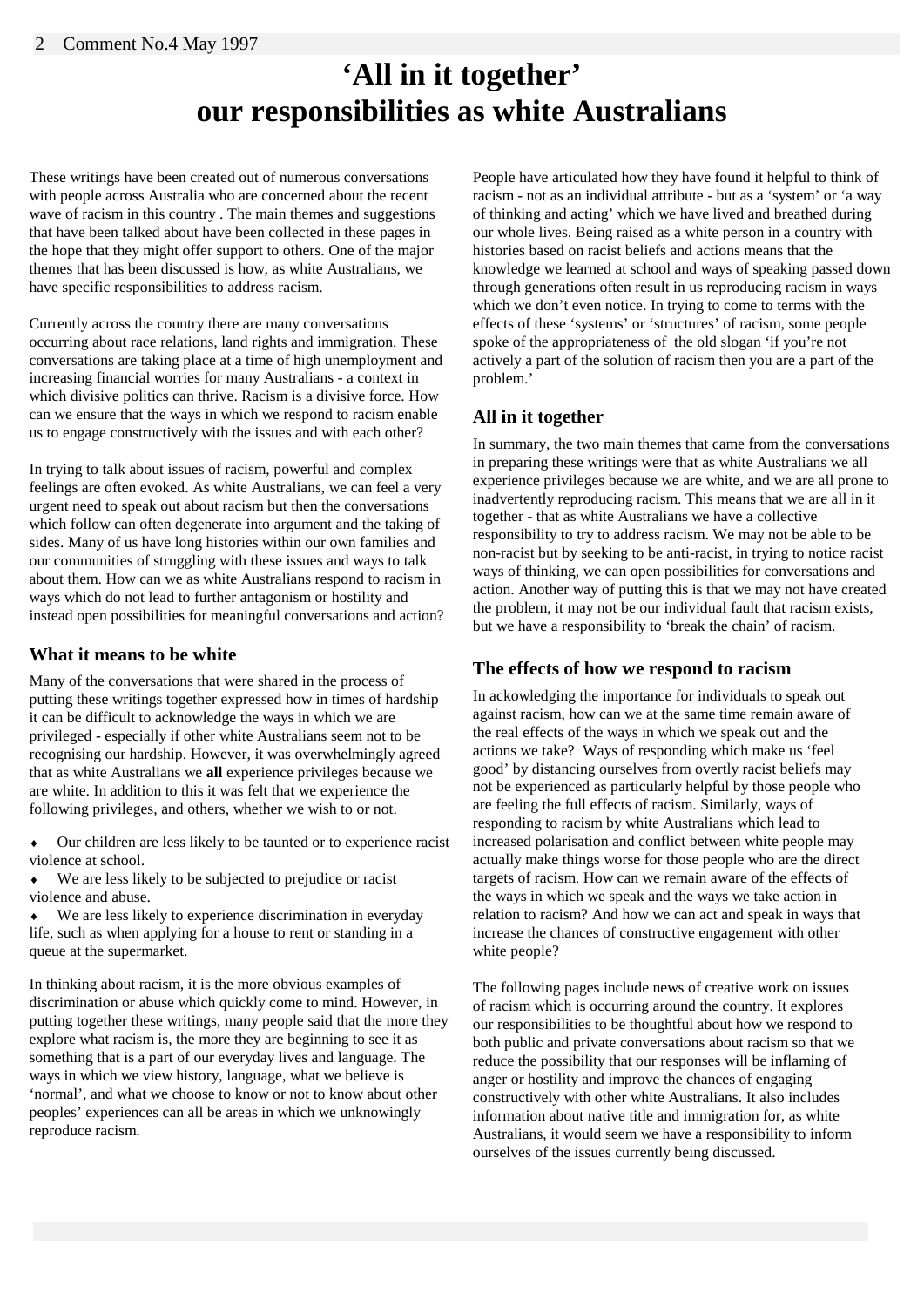# *invitations to white Australia*

#### **to respond**

Basil Varghese Education Coordinator, Brotherhood of St Laurence Melbourne, Victoria.

*As an Indian Australian, I have been saddened to witness the ways in which the recent conversations in the public arena have given permission for bigotry in the playgrounds and streets of everyday Australia. We have received reports, and I have witnessed first hand, Chinese Australians being spat upon and assaulted. I have also heard of increased racial conflict in our schools. Indigenous Australians, especially in rural areas, are experiencing increased vilification. There are real consequences for people's lives when bigoted and racist sentiments are expressed in the public arena.* 

*I believe we have responsibilities to respond, to point out the inaccuracies in current discussions about land rights and immigration. We need to clarify what is fact and what is fiction. We need to use humour and laughter as well. And importantly, we need to take care to ensure that the ways in which we respond do not in any way inflame division or hatred.* 

*Indigenous Australians only became citizens of this country and achieved the vote in 1967. The White Australia Policy only ceased to be official policy in 1973. Now, less than thirty years later, it seems to be a point in Australia's history where we have to stand up for what we believe in. If we believe that Australia ought to be a democratic, inclusive society then now is the time for us to respond.*

#### **to lift the spirits**

Jack Beetson Executive Officer, Tranby College Redfern, NSW

*It would certainly lift the spirits of Aboriginal people to see white people taking action. Aboriginal people at the moment are absolutely devastated. The recent public statements are a clear indication to Aboriginal people that we are living in very racist times. This is the biggest issue to confront Australia in a long time. If we don't fix it now, we're going to go down a path of extreme right-wing policies. Race relations in this country have probably already been put back fifty years.* 

*I believe that addressing racism is in the interests of all of us, not just in the interests of Aboriginal people. It is in the interests of non-Aboriginal Australia as well. We are all enhanced by the cultural diversity in this country.*

*I think that the goodwill that existed and was clearly demonstrated in the 1967 referendum by and large still exists. But what people need to do is really make that clear now. They need to come out openly and show that goodwill to Aboriginal people still exists. It would certainly lift the spirits of Aboriginal Australia.* 

**to speak out and to remember** Zita Antonios, Federal Race Discrimination Commissioner Human Rights and Equal Opportunity Commission Sydney, NSW.

*When racism is allowed to go unchecked it hurts people. It hurts the individual who is the target of racist action. It hurts their family and friends and it also hurts the community, our society as a whole. It creates division and bitterness and we have enough examples in history, and currently overseas, to know what can happen when people begin to focus on hate and division. I think we need to talk about how racism hurts.* 

*When people speak of how racism is damaging Australia's trade relations and foreign affairs they are right to worry. But who is talking about the effects that the recent wave of racism is having on our fellow Australians? Who is talking about the effects on the Vietnamese-Australian girl who is now terrified to go to school and has started to have night terrors? Who is talking about the children who are now dreading the lunch-hour bell? Who is talking about the Australian-Filipino bride whose children no longer want her to leave the house because they are embarrassed of the ways in which people are looking at her? I've recently had people tell me that they've lived in Australia for forty years and that they've never felt as different as they do now. For many Australians, to go out in public is now becoming very difficult and painful. I'm getting calls everyday in which parents are saying, 'my child is feeling too scared to go to school, they are scared of being in public.' When it gets to the stage where our children don't feel safe to go to school, where citizens fear to go on the streets, surely it is time for all Australians to take action.* 

*We all have to shoulder some responsibility regardless of our background. We have to talk to our children. We have to not let the racist talk on the radio go unchallenged. It is very easy to sit back and say nothing. But what is it they say? All that it takes for evil to flourish is for good people to do nothing. It is everyone's responsibility. We have to remember that as people we share far more than we have differences between us. We all have red blood and salty tears.*

 $\_$  ,  $\_$  ,  $\_$  ,  $\_$  ,  $\_$  ,  $\_$  ,  $\_$  ,  $\_$  ,  $\_$  ,  $\_$  ,  $\_$  ,  $\_$  ,  $\_$  ,  $\_$  ,  $\_$  ,  $\_$  ,  $\_$  ,  $\_$  ,  $\_$  ,  $\_$  ,  $\_$  ,  $\_$  ,  $\_$  ,  $\_$  ,  $\_$  ,  $\_$  ,  $\_$  ,  $\_$  ,  $\_$  ,  $\_$  ,  $\_$  ,  $\_$  ,  $\_$  ,  $\_$  ,  $\_$  ,  $\_$  ,  $\_$  ,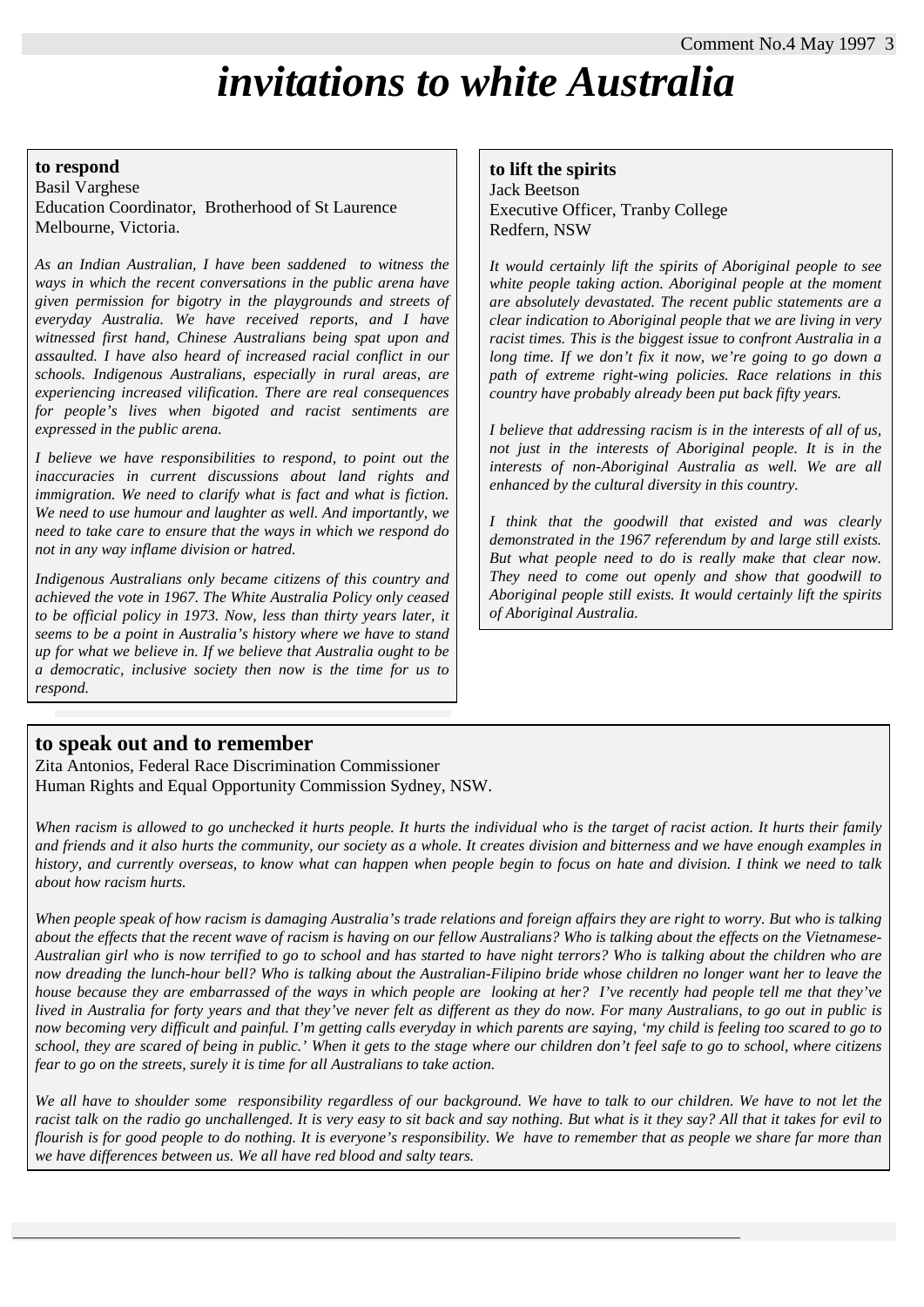# **good news**

*Around the country people have been trying to respond to the recent wave of racism in creative and non-violent ways. The following selection of work which is underway is by no means comprehensive. It represents the information we were able to collect over a limited amount of time and is included simply to encourage our imaginations!* 

#### *Orange Ribbon Campaign*

Sydney/National *-* 'I live in Redfern in inner Sydney and just love living within a multicultural environment. I am always in the habit of engaging with people in the street - making eye contact and smiling. However, when racist sentiments began to be expressed in the public arena late last year I began to notice that the dynamics on the streets where I live were changing. There was no more eye contact. I wasn't connecting with people anymore. Asian Australians in particular were looking down as I passed them. I was standing at a bus stop, waiting for a bus, and I looked at the people around me who were from every culture you could imagine and I felt, as a white Australian, very implicated. How could they know that I don't agree with racist views? How could they know that I love everything about multiculturalism? How could I find a way to reconnect?

I knew I had to do something although I'm not one to usually go out and demonstrate. So I talked with a friend at work and we started the Orange Ribbon Campaign - wearing a orange ribbon we thought could be a simple symbol to show that you support multiculturalism. I wrote a letter to Philip Adams and he picked it up and publicised it. We bought the ribbons and pins and started to send them out to people on our work mailing list. We travelled up to Parliament House, we contacted women's networks and we began to hear of people taking it up in all sorts of places. Community Aid Abroad for example adopted it as part of their national Walk Against Want Campaign. We are soon to develop an Orange Ribbon Brooch which will be more permanent - like the HIV/AIDS Red Ribbon brooch. The enthusiasm is still growing.' Susan Leith-Miller. *Susan and the Orange Ribbon Campaign can be contacted c/o PO Box 336 Strawberry Hills NSW 2012. Ph: 0419 499 087.*

#### *Kumarangk Coalition and the Long Blockade*

Adelaide - The Kumarangk Coalition is an Adelaide-based group whose members are drawn from a number of community, church, non-government and union organisations. The Coalition has come together to support the protection of Aboriginal heritage, the environment and improvement of planning processes, all of which continue to be threatened by the building of the Hindmarsh Island Bridge.

The Kumarangk Coalition recently received the Council of Aboriginal Reconciliation's State Award for a community project, for organising the Long Walk in which hundreds of Aboriginal and non-Aboriginal people walked from Adelaide to Goolwa in a journey for peace, knowledge and understanding in support of the Ngarrindjeri people's struggle to stop the Bridge.

The Coalition is now collecting names of people who are pledging to travel to Goolwa to participate in a non-violent 'Long Blockade' if construction work on the Hindmarsh Island bridge begins. Hundreds of Australians who uphold the custodial role of Ngarrindjeri elders for the Lower Murray area will sign a pledge to support the Long Blockade.

The Kumarangk Coalition also expects that people will come from interstate to show that not all non-indigenous people are insensitive or hostile to fundamental heritage values of Aboriginal Australians.

*For further information about the Long Blockade contact: The KUMARANGK Coalition. 120 Wakefield St. Adelaide. South Australia 5000. http://www.foe.on.net/kumarangk/*

#### *Towards Reconciliation*

National *-* Across the country many people are playing their part in considering what reconciliation between Indigenous and non-Indigenous Australia would mean and how it could come about. From the 26-28th of May the Australian Reconciliation Council will host the Australian Reconciliation Convention, an event that aims to set the agenda for reconciliation into the future. The event is timed to coincide with the 30th anniversary of the 1967 Referendum which brought Australians together in support of Indigenous Australians' rights. Its theme is: -'Renewal of the Nation' through building better relationships between indigenous peoples and the wider community to fulfil the Council's vision of: A united Australia which respects this land of ours; values the Aboriginal and Torres Strait Islander heritage; and provides justice and equity for all. *(The Council for Aboriginal Reconciliation's national contact number is 008 807 071)*

In the last few months meetings have been held around Australia to discuss the key issues of reconciliation, to invite widespread involvement, and to facilitate the spreading of ideas and practical examples of meaningful reconciliation. For example, a public meeting about Women and Reconciliation on the 24th March, was hosted by women of the Sophia Justice Circle, at the Sophia Centre, an Adelaide-based Christian feminist spirituality centre. Katrina Power, Chairperson of Tandanya Aboriginal Cultural Institute and the keynote speaker at the meeting, said 'The Indigenous women present were deeply moved by the capacity for genuine love and empathy expressed by non-Indigenous women. When non-Indigenous women eagerly learn about Indigenous women's struggle, and take action to support them, they demonstrate real reconciliation.' *Sophia Centre: 225 Cross Rd. Cumberland Park. SA 5041.*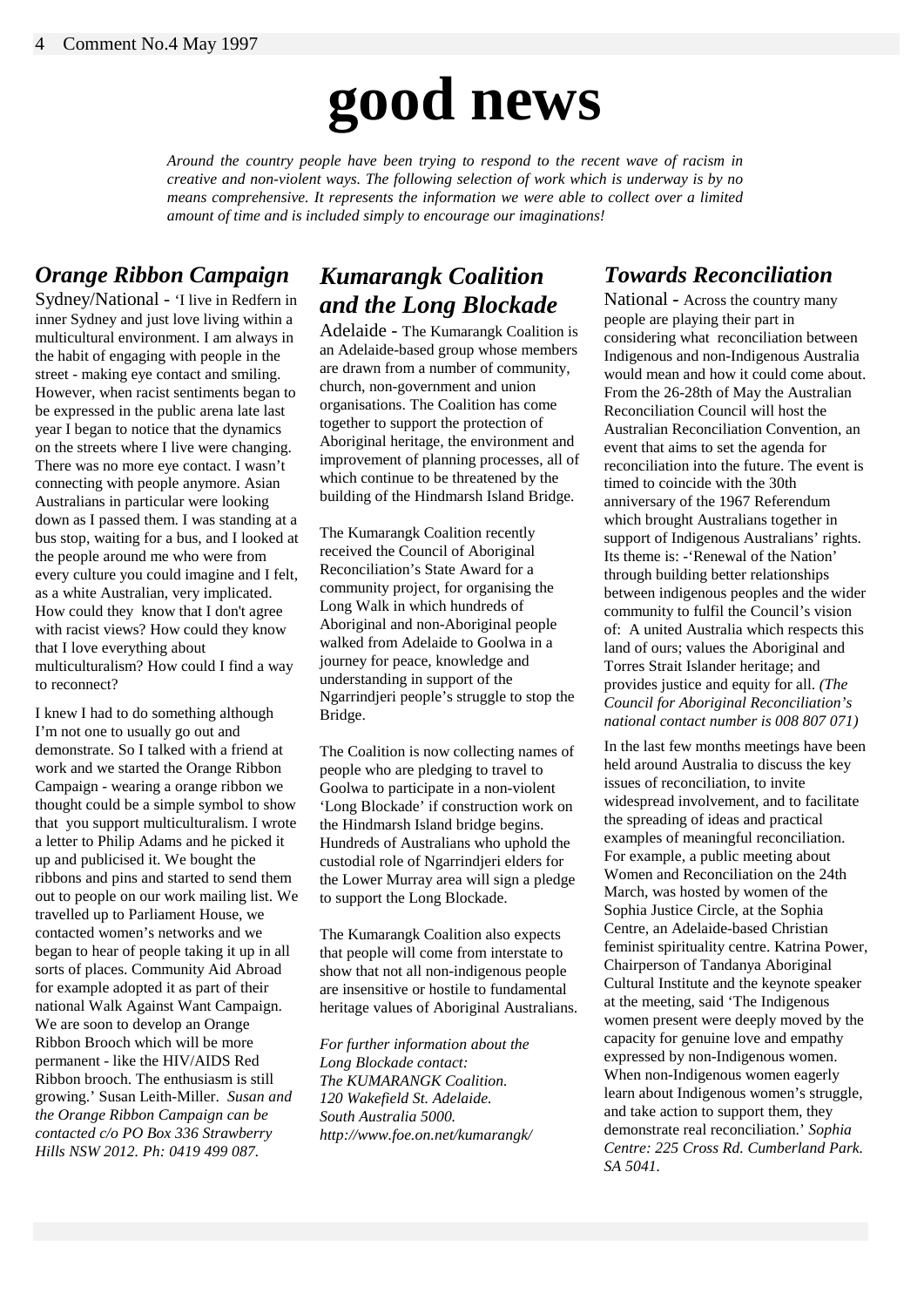#### *Electoral protest*

Brisbane - The Queensland Chinese Community Voice was formed by concerned members of the Australian-Chinese community who were tired of feeling helpless about what they could do to respond to current climate of racism. They sought legal advice and have subsequently lodged an objection with the Australian Electoral Commission against the registration of the One Nation Party, claiming that the party's policies violate the Racial Discrimination Act. *For more information contact Queensland Chinese Community Voice. GPO Box 1600 Brisbane 4001.*

#### *Working across cultures*

Melbourne - Community organisations which are trying to develop respectful ways of working across cultures may be interested in the work of the Cultural Equity **Unit** of WestCASA in Footscray, Victoria. Although the work of the Cultural Equity **Unit** is still in its early stages, much has already been learned and the **Unit** is keen to share their experiences with those who are interested. *Contact Sarah Chambers or Alberta Miculan at WestCASA. PO Box 443 Footscray 3011. (ph) 03 9687 8637. (fx) 03 9687 8960.*

#### *Respect Campaign*

Perth **-** The South West Group (Western Australia) of the Australian Association of Social Workers (AASW) has launched a 'Respect Campaign' in response to the discord that is growing in the Australian community over race and immigration. The group has published a statement which expresses dismay at the tone of the current debate and calls on politicians and other community leaders to provide leadership on the issue. The AASW believes that it is time that an alternative tolerant voice is heard.

As Imelda Dodds, National President of the AASW describes: 'There are individuals who have been calling for simplistic solutions to very complex problems. It is understandable that we feel anxious about the rapidity of change, particularly when jobs and lifestyles are threatened, but Australians need to find solutions together. Labelling and blaming particular groups for the nation's difficulties undermines the process of national collaborative problem solving.'

The AASW encourages interested people to obtain copies of the statement, 'A Message to all Australians', from the National Office of AASW *(Tel: (06) 273 0199: Fax (06) 273 5020).* The Association requests that people return their copies to the address on the statement and the Association will undertake to publicise the names and the statement in the near future.

#### *Vietnam voices*

Sydney - The Casula Powerhouse Arts Centre in the western suburbs of Sydney recently mounted an art-show and held a conference entitled Vietnam Voices - Reassessment and Reconciliation. The art show is open until June and consists of photos, posters and memorabilia from, and reflecting on, the Vietnam War (or the American War, as many Vietnamese call it). The conference, held 3-4 May, brought together three of the groups whose lives were affected by the war veterans, Vietnamese people and those who protested Australia's involvement. For two days these different voices listened to each other. Some of the voices were reconciled with the past; some were not. It was essentially an exercise in listening to different people's stories. Sometimes, the power of the recounting had everyone holding their breath. There were tears and laughter. Touching each other's lives. Again. But differently this time. No guns, no violence. Just Australians talking with each other. Opening new possibilities. *For people interested in exploring issues of reconciliation in relation to the war in Vietnam please contact Biff Ward on (06) 257 1773.*

#### *Celebrating Diversity*

 $\_$  ,  $\_$  ,  $\_$  ,  $\_$  ,  $\_$  ,  $\_$  ,  $\_$  ,  $\_$  ,  $\_$  ,  $\_$  ,  $\_$  ,  $\_$  ,  $\_$  ,  $\_$  ,  $\_$  ,  $\_$  ,  $\_$  ,  $\_$  ,  $\_$  ,  $\_$  ,  $\_$  ,  $\_$  ,  $\_$  ,  $\_$  ,  $\_$  ,  $\_$  ,  $\_$  ,  $\_$  ,  $\_$  ,  $\_$  ,  $\_$  ,  $\_$  ,  $\_$  ,  $\_$  ,  $\_$  ,  $\_$  ,  $\_$  ,

Adelaide - The Celebrating Diversity Coalition was initiated in Adelaide in November 1996 in order to plan a rally which was held in early December. A wide range of people whose lives have been touched in some way by the issue of racism have come together to celebrate the cultural diversity that is in this country and to speak out about racial intolerance and injustice. The group has formed a number of task groups which focus on media and promotion, quick response actions, workplace education, young people, and planning events. The Coalition would welcome new members and will be launched officially in July. *Contact Scott Litchfield : (ph) 08 8 2124066.*

#### *Support for native title*

Sydney - A'prominent citizen's statement on native title' was launched on the 1st of May at the Harold Park Hotel. The endorsers - more than 100 artists, sportspeople, religious leader, politicians, writers, academics and others - are appealing 'to all Australian politicians to endorse publicly and unequivocally the High Court's native title decisions as just and correct.' The statement supports the 'legitimate rights' of Aboriginal people, and expresses the need for negotiations to make co-existence of native title and pastoral leases workable. Signatories include actors Geoffrey Rush, Judy Davis, Ruth Cracknell and Rachel Ward; authors Peter Carey, Tom Keneally and Elizabeth Jolly; playwright David Williamson; cartoonist Bruce Petty; film directors Jane Campion, Scott Hicks, Baz Luhrman and George Miller; and sportspeople Des Hasler and Gary Ella. The statement will be sent to all federal and state government leaders. *To add your signature, fax the Edmund Rice Centre for Justice and Community Education on (02) 9810 3033 or phone (02) 9810 3922, (02) 9552 3599 (a/h).*

#### *In Brief*

Around the country many other events have ben taking place. Rock Against Racism concerts have recently been held in Newcastle, Brisbane and Perth. Film nights, discussions, public meetings, rallies, multicultural festivals and anti-racism poster runs are continuing in most capital cities. Members of church groups, welfare organisations, universities and members of the public are continuing to write letters to papers and to contribute to radio talkback programs.

#### *Playback Theatre*

Adelaide - Playback Theatre feels it is time for artists in our community to stand up and celebrate our diversity. They are planning *A Night to Respond,* where 'as a community we can voice our opposition to racism in a humorous, meaningful, lively, entertaining way.' It is to be held on Saturday, June 28th, 8:00pm and the venue is Tandanya. Ring Janette (08) 8271 8134 or Liz (08) 8362 9351.

*If you are thinking of distributing this publication to others it might be a good idea to collect information about local groups and events and include them on an extra sheet of paper.*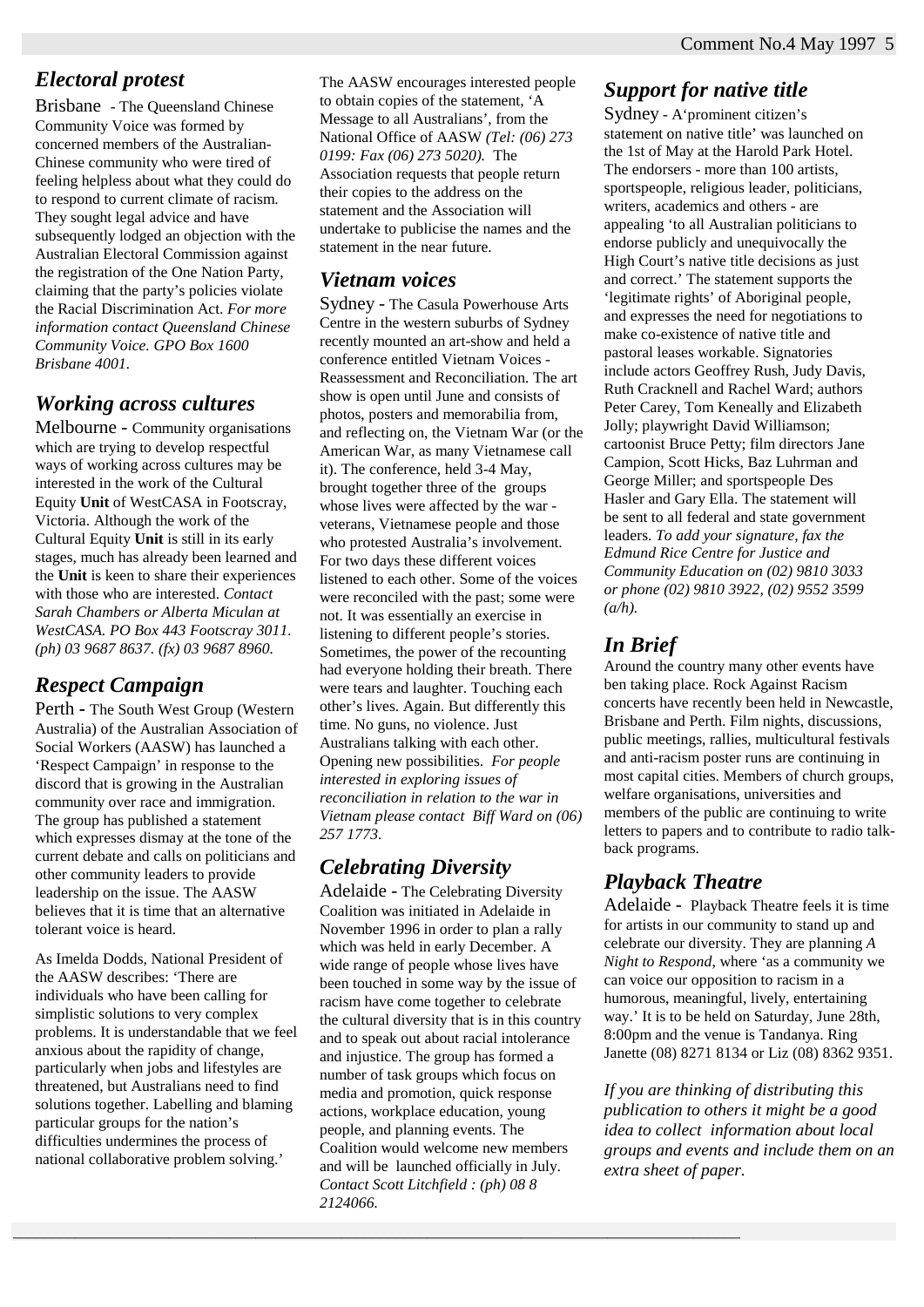### **What would we need to do to create constructive conversations about racism?**

The recent wave of racism and the need to respond has brought out into the open significant differences within families, between friends and in workplaces. This has led to many conversations about issues of racism. Many of us have examples of times and contexts where it has been impossible for us to find ways to make these conversations constructive. Just about the only thing that seems clear is that there are no easy answers on how to create constructive conversations about racism. And yet this seems an important area to explore.

♦ How can we respond to racist views and practices in ways that make it clear that we reject these views and practices while at the same time avoiding blaming individuals for what are collective issues and responsibilities?

♦ How can we show our commitment to anti-racist action without adopting an attitude of self-righteousness or showing hostility to other white people?

♦ How can we find respectful ways to talk with other white people about racism which don't lead to increased alienation from each other?

♦ How can we find ways to talk with other white people about racism which keep the conversation potentially always open?

♦ In what circumstances, after what time and effort, is it appropriate to leave certain conversations alone and to put energy on the issue of racism into other areas?

#### **Taking care of conversations**

In preparing these writings, many people spoke of the difficulties they had recently exprienced in talking about racism. Listed below are some of the things that they had found most helpful:

• Some people spoke of the usefulness of asking questions rather than getting into arguments or debates.

• Some people have found it useful to try to invite conversations that involve a mutual exploration of how each person has come to think in the ways that they do.

Other people spoke of the importance of acknowledging the ways in which they had at times been captivated by racist ideas or practices and using this as a starting point for discussion.

Some people spoke of how naming and acknowlegding the fear of being seen as racist can open space for more honest discussions.

Discussing racism as a 'system' outside the person has been helpful for some.

Speaking of 'what racism tells us' or 'what racism teaches us' was seen by others to make it easier to have discussions that avoided arguments about whether or not certain individuals were racist.

People felt that remaining aware of the effects of our conversations and creating contexts in which to speak about these dilemmas were good starting points

#### **Creative interruptions**

When conversations about issues of racism become argumentative it can be frustrating and painful. This can be especially true when these sorts of conversations occur with friends, family or workmates.

If we find ourselves participating in a conversation with another white person about racism that is becoming more divisive and antagonistic are there ways in which we can interrupt to try to keep the conversation and relationship creative? A number of people mentioned how useful it would be to create contexts in which we could talk about creative ways of interrupting conversations that are becoming divisive.

#### **Everyday interactions**

The recent increase in public racism is having effects on our everyday interactions. As white Australians, because of the changes in the broader context, everyday interactions with Asian Australians and Indigenous Australians can now take on different meanings. This is creating new dilemmas and questions. The following situation is a good example: *'I was sitting in the back seat of a taxi which was being driven by a Chinese-Australian and a commentator on the radio began to describe a recent racist public meeting in ways that I felt very uncomfortable about. I couldn't work out what was an appropriate response. I have always felt that raising issues of racism with people of colour that I don't know in this sort of everyday interaction is inappropriate as it could be experienced as intrusive or patronising. But I couldn't help but wonder - has the change in the political climate now brought different responsibilities? Do we as white Australians now need to clearly articulate where we stand as a preliminary to other conversations?*

The 'Orange Ribbon' campaign described earlier, was created as a response to these sorts of tensions. If we were to create contexts to talk through these sorts of dilemmas perhaps it would lead to other creative responses.

#### **Working together**

In recognising that the recent wave of racism is having widespread effects many people spoke of the importance of finding ways of constructively working together. There seem to be a number of restraints to overcome as white people in order to work together on issues of racism. What would it take for all people working on issues of racism to encourage and support each other's efforts in ways that build momentum?

\* While not silencing other issues of power, for example class, gender and sexuality, how can we keep in mind that we are on the same path?

\* How can we resist the paralysis that can be generated from the fear of getting things wrong?

\* How can we find ways of working that enable everyone to contribute whatever resources they have to offer?

#### **Keeping on track**

In our attempts to respond to the racist statements or actions of others it can be easy to lose sight of the ways in which we ourselves may be inadvertantly reproducing racist beliefs or practices. How can we create contexts for conversations and processes of accountability with those most affected by racism to assist us to keep on track?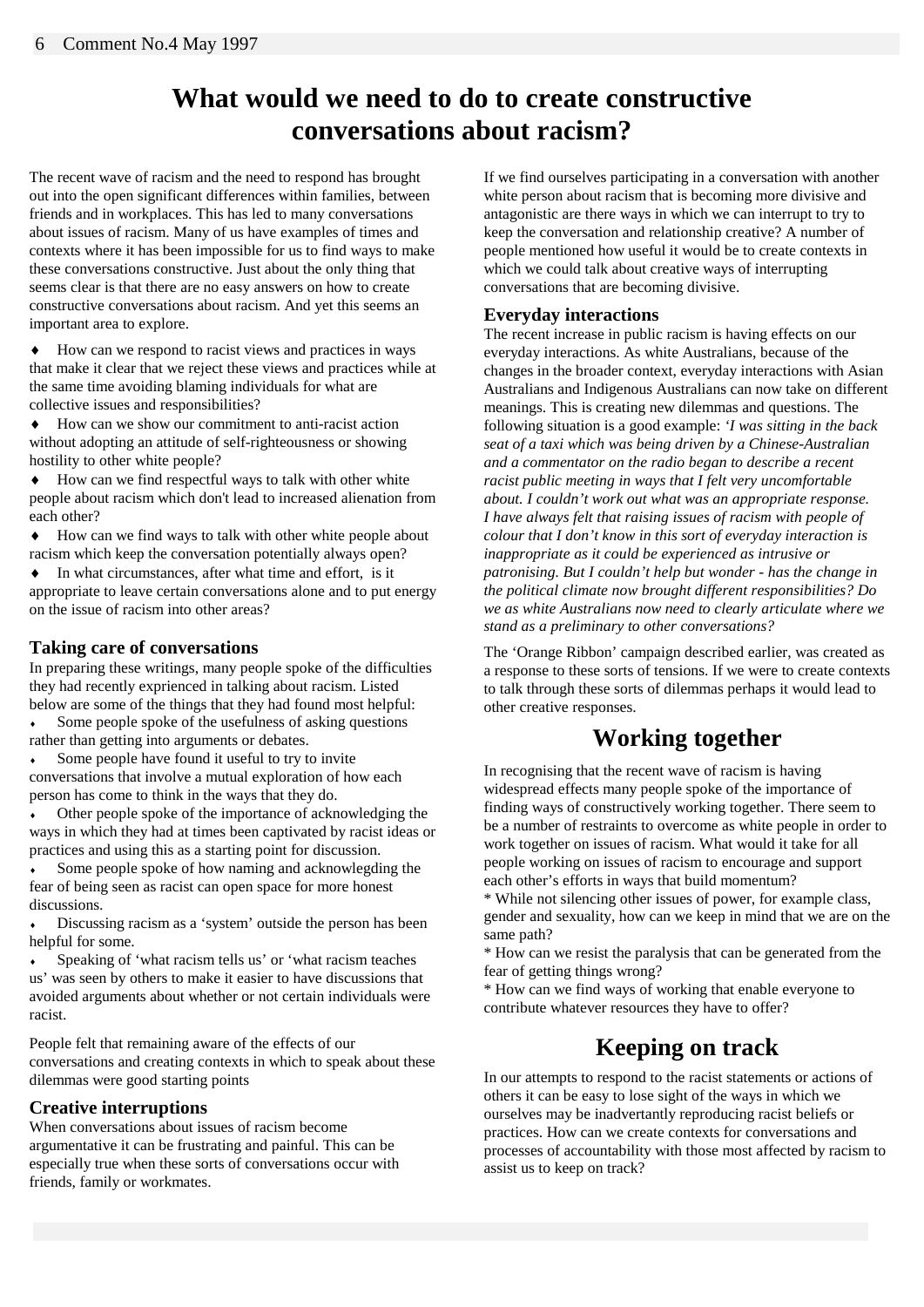# **Towards understanding theWik decision and Native Title**

*The following pages include information about Mabo and the Wik decision in the hope of demystifying the current debate about native title and encouraging further investigation.* 

The **Mabo Case** rejected the belief that Australia was terra nullius (land belonging to no one) at the time of European settlement. It stated that Aboriginal pre-existing rights to land survived colonisation and still survive today in certain circumstances. The Mabo Case essentially referred to 'vacant Crown Land' - land that is the property of the Australian Government and that has no other tenure on it. The Mabo decision assumed that if there is no other tenure then the original Aboriginal and Islander tenure (or native title rights) have survived. In order to make successful native title claims however, Aboriginal people must have continuously maintained their traditional association with the particular land claimed. The Mabo decision also stated that native title has been extinguished on all freehold land and the vast majority of leasehold land.

The **Wik Case** deals with the land in Australia that is held under pastoral leases. This represents a large area, something close to 42% of the continent. Pastoral leases are a very special form of tenure and this is essentially what the High Court acknowledged in the Wik case. As Henry Reynolds, Professor of History and Politics at James Cook University, explains:

*'Pastoral leases were created between about 1847 and 1850 by the Colonial Office in Britain specifically in order to allow pastoralists and Aboriginal people mutual rights to the land. The Colonial Office was facing the problems created by the squatting rush in the 1830's and 40's as squatters were taking up vast areas of land in the interior. The British Government wanted to ensure that the land didn't pass into the hands of the individual squatters and equally, at the time, they were very concerned about the fate of Aboriginal people.* 

*They concluded that if the pastoralists were allowed to drive the Aboriginal people off the pastoral leases over this enormous area of land that the Aboriginal people would be destroyed, that they would be exterminated. This was the way they phrased it in heir own internal memos to one another. So what the Colonial Office decided to do was to create a form of tenure which would give the pastoralists some sort of security, some certainty to run their stock, but which didn't give them freehold.* 

*Pastoral leases were therefore quite specifically created not to exclude Aboriginal people. It was a system of land tenure that allowed for joint usage, for dual, mutual rights. The pastoralists were given only the rights to pasture cattle and possibly to grow some crops in a small area. And the Aboriginal people were to continue to have their traditional rights - to live on the land and conduct their normal way of life. Pastoral leases allow pastoralists to run their pastoral industry while at the same time honouring other people's rights as well.* 

 $\_$  ,  $\_$  ,  $\_$  ,  $\_$  ,  $\_$  ,  $\_$  ,  $\_$  ,  $\_$  ,  $\_$  ,  $\_$  ,  $\_$  ,  $\_$  ,  $\_$  ,  $\_$  ,  $\_$  ,  $\_$  ,  $\_$  ,  $\_$  ,  $\_$  ,  $\_$  ,  $\_$  ,  $\_$  ,  $\_$  ,  $\_$  ,  $\_$  ,  $\_$  ,  $\_$  ,  $\_$  ,  $\_$  ,  $\_$  ,  $\_$  ,  $\_$  ,  $\_$  ,  $\_$  ,  $\_$  ,  $\_$  ,  $\_$  ,

*Miners have rights, often travellers have rights, there are timber rights that don't belong to the pastoralists, there are quarrying rights that don't belong to the pastoralist. It is a form of tenure which sees many competing interests over the same land. It falls far short of freehold and as a consequence the pastoralists only pay a small amount of money. They sometimes only pay a few hundred dollars for huge areas of land - as an annual rental.' (personal communication, May 1997)*

The High Court's Wik decision acknowledged that pastoral leases allow for mutual rights between pastoralists and Aboriginal people, and other relevant parties. Therefore pastoral leases do not extinguish native title rights. However the High Court also stated that where there is a conflict of interest between pastoralists and Aboriginal people that the interests of pastoralists over-ride those of Aboriginal people. (see A Plain English Guide to the Wik Case, prepared by ATSIC March 1997)

#### **A turning point in our history An interview with Professor Henry Reynolds** Professor in History and Politics, James Cook University QLD

Books include: The Other Side of the Frontier (Penguin, Ringwood 1982) and Dispossession (Allen & Unwin, Sydney, 1989)

*I think we are at a turning point in Australian history. The High Court has taken Australia up to the cross roads and said 'okay now you need to make a decision'. The current debate about the Wik decision is really about whether Australia can turn its back on its colonial heritage. There is nothing more typical in Australia's colonial settlement than the dispossession of Aboriginal people on the great range lands. This was the scene of the greatest bloodshed. Maybe ten to fifteen thousand people were killed to effect the settlement of these areas. Most of the labour that made this land productive was Aboriginal labour usually unpaid. It is a crucial aspect of Australia's history. To then be told that the frontier era wasn't decisive, that the destruction of all Aboriginal interests on the land was not completed by the squatting rush and the subsequent activities of government, means that we have to revisit old questions. Are we going to essentially accept the decision which the British Colonial Office made in the late 1840's that these lands had to be shared with mutual rights? Or are we going to, in effect, put the clock back to what was happening before that decision. I don't think Australia can be the same whichever decision is taken. It is going to be of absolutely critical importance in determining the Australia of the next century.* 

*The situation now is that the Prime Minister is stuck in the middle and says that he wants to get a balance between the interests of pastoralists and the interests of Aboriginal people. What is being suggested is to strike a balance between people who want to protect their property rights which have been recognised by the High Court and which go right back to the time prior to European settlement, and therefore into time immemorial, and those who say it should be taken away.*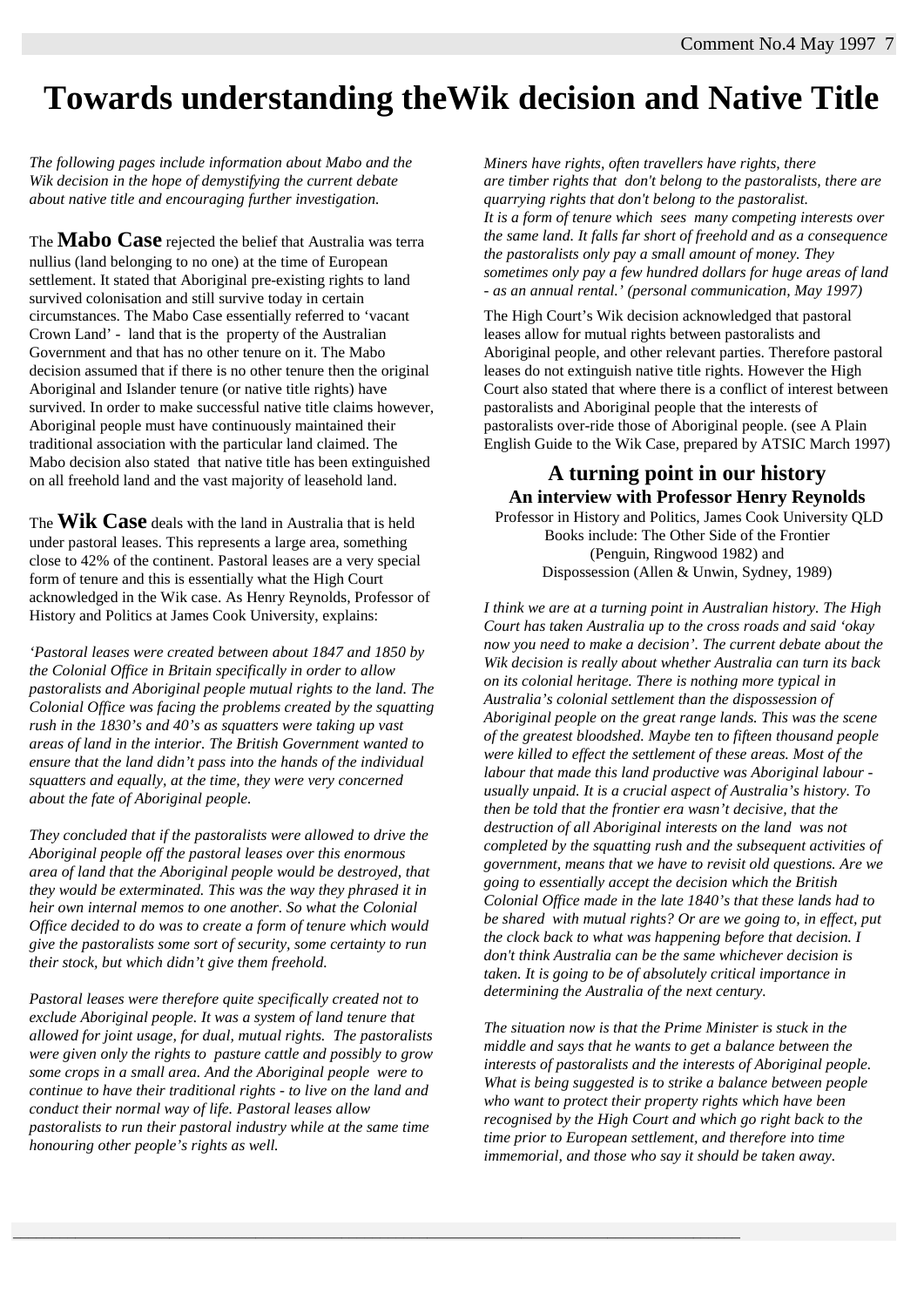#### 8 Comment No.4 May 1997

*It's like trying to strike a balance between the house owner and the burglar. If you strike a balance between the house owner and the burglar the houseowner is going to suffer. If the government does diminish the rights of Aboriginal people in relation to pastoral leases it will be argued very strongly that this is affecting the property interests of a particular racial group and therefore is contrary to the Race Discrimination Act and should be struck down. It will also cause enormous international problems for the government. There is no country in the world as far as I know, even in the third world, where a blanket extinguishment of the rights of indigenous people would even be considered. Certainly there are governments who are taking away the rights of particular peoples in rainforest areas they want to log or perhaps the most common case of such conflict is over the establishment of hydro-electric projects where the damming of river valleys floods the land of indigenous peoples. Such conflicts over specific pieces of land are going on in many parts of the world. But I don't think any government would seriously think of extinguishment on the vast scale that the Australian Government is considering. Neither Brazil, nor Mexico nor anywhere would consider taking the sort of heavy hand that is being suggested by the National Farmers Federation and the National Party.* 

*The attack on the Wik decision by the farming interests, the pastoralists and the National Party has been extraordinary. We keep hearing that it is the pastoralist's land but it's not. It is Crown Land, that is to say the land of the Australian people, over which pastoralists have certain rights to run sheep and cattle. Pastoralists have never had exclusive rights to the land. They are only tenants of the Crown. No government - imperial, colonial or state - has ever felt over the last 150 years that it is desirable to give freehold title on these vast range lands. To turn around now and suggest that this should happen and that it should happen at no cost to the pastoralists, and that any compensation should be paid by the government, seems to me an outrageous proposition.* 

*I think the tide is beginning to turn. People are beginning to realise what a pastoral lease was, that these people have never owned the land, that they only pay a small amount of money, and that a relatively small number of people are going to be affected - it's not the farmers of Australia at all, it's only a few thousand pastoralists at most. People are beginning to learn that in most of the country there's always been a clause within pastoral leases that provides for mutual usage that is still active and has been there since the middle of last century. The general public is beginning to learn that many pastoral leases are held by large pastoral companies, extremely wealthy Australians and absentee landowners including the sultan of Brunei. I think the debate is starting to swing around as people begin to understand more about it.* 

*The High Court of Australia has now said that if there are Aboriginal people who still maintain contact with land under pastoral leases that they also have some rights. But they are rights over Crown Land and the actual ownership of that land resides with the people of Australia. What some members of the National Party have been suggesting is that the National Party give the land of the people to a handful of pastoralists. It's not their land to give away.* 

## **Towards understanding immigration**

The recent public debates about immigration have proved more confusing than clarifying. The use of statistics is often fraught with difficulty and always value-laden. The following facts and figures have been included in the hope that they provide background information and to encourage readers to investigate further. [Statistics cited below are from Face the Facts: Some Questions and Answers about Immigration, Refugees and Indigenous Affairs - produced by the Federal Race Discrimination Commissioner 1997]

Over the last two hundred and nine years wave upon wave of immigration has created the country that we now call Australia. Prior to 1788 the inhabitants of this land were Indigenous peoples - Aboriginal Australians and Torres Strait Islanders. All non-Indigenous Australians are, by definition, immigrants or the descendants of immigrants. Now, people from over 160 different countries live within Australia making up a truly multi-cultural country.

Multiculturalism is a policy endorsed by the Australian Government. It replaced the previous official policy of assimilation. Multiculturalism seeks to recognise the rights of all Australians to enjoy their cultural heritage (including language and religion) and the right to equal treatment and opportunities for everyone regardless of their backgrounds. In a poll conducted on April 18-20th 1997, commissioned by the Weekend Australian, 78% of those surveyed stated that they believed that multiculturalism had been good for Australia. (Weekend Australian, p.12, May 3-4, 1997) The following pages contain information about current immigration to Australia.

#### **Australia's migrant population**

At the 30th June 1995, twenty-three percent of the Australian population was born overseas. Seven percent were born in the United Kingdom and Ireland, 6.4% were born in Europe, 4.8% in Asia, 2.1% in Oceania, 1.2% were born in the Middle East and Africa and less than 2% in other regions.

Most settlers in 1995-6 came from New Zealand (12.4%), the United Kingdom (11.4%) and China (11.3%). In the previous financial year the major source countries were the United Kingdom, New Zealand and countries of the former Yugoslavia.

#### **What are the current levels of immigration?**

The migrant intake changes annually. Levels of immigration have been lower in the last five years than most of the levels recorded since WWII. The number of migrants who arrived in Australia in 1995-6 was 82,500. (This fell from the 1991-2 figure which was 98,900.)

It is important to note that analysis of the extent of immigration usually only focuses on the numbers of people arriving in Australia and the numbers emigrating are sometimes ignored. In 1994-95, for example, over 25, 000 people left the country permanently.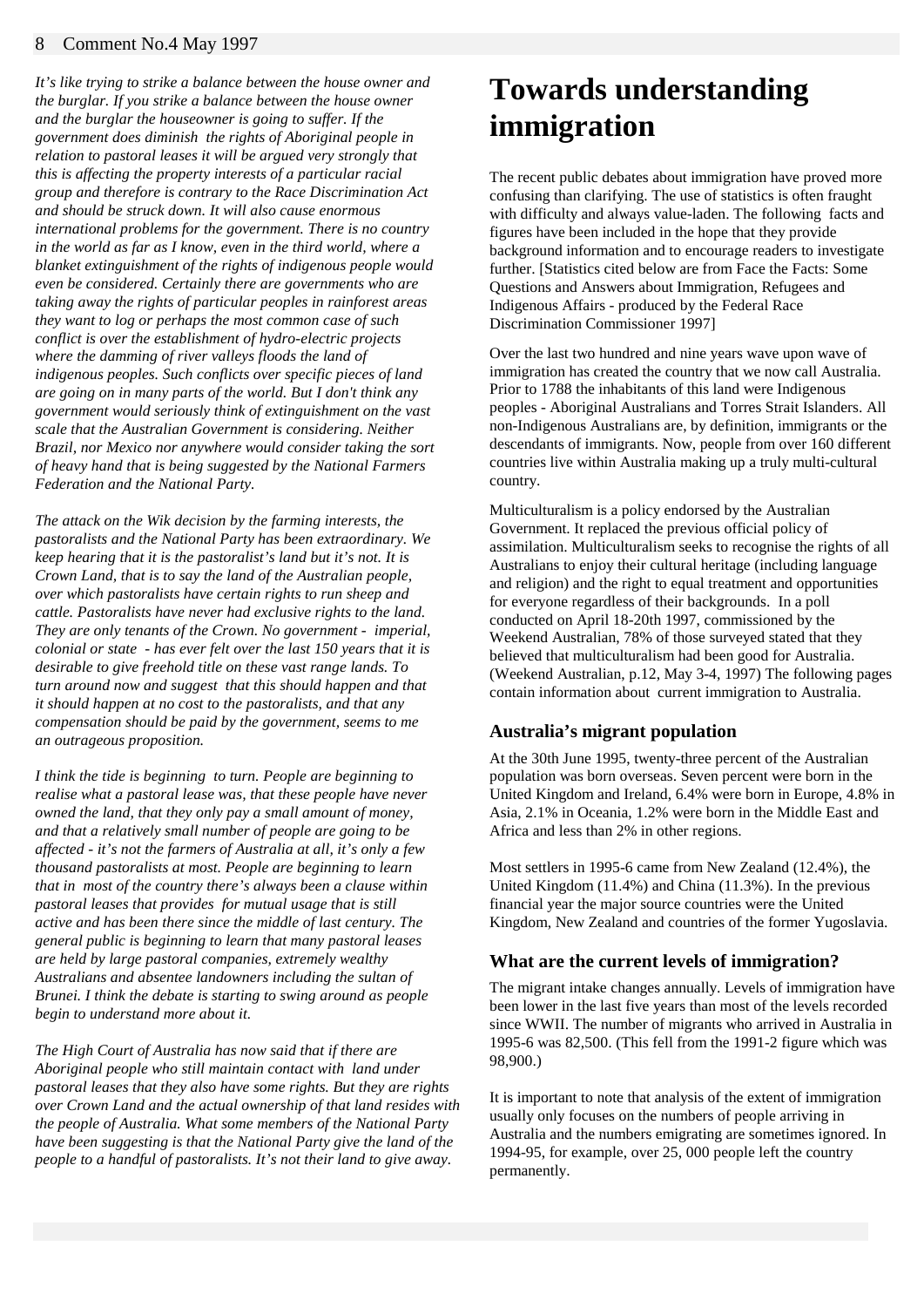#### **What is the breakdown of categories in the migration program?**

The 1996-97 migration program provides: \* 44,700 places for family migrants sponsored by family members already in Australia \* 28,000 for skilled migrants who gain entry because of their work skills \* 1,300 for special eligibility migrants

#### **Change in policy from the past - from unskilled to skilled migrants**

In the past fifty years, the focus of immigration was on bringing unskilled workers to Australia to assist the expansion of the manufacturing industry. Other migrants came with skills but their qualifications were generally not recognised. Thus, many had no option but to work in unskilled or semi-skilled positions.

More recently, over half the migrants from non-English speaking countries have arrived in Australia with post-school qualifications. Nearly 18% of migrants who came to Australia during the period 1981-90 held a tertiary degree. Overall, 11.8% (11.4% of English speaking and 12.1% non-English speaking) of migrants have a tertiary degree compared with 8.5% of those born here. Recognition and acceptance of overseas qualifications remains a problem for many migrants.

#### **What are the current economic effects of immigration to Australia?**

Most of the research in the area of the effects of immigration on Australia has been about the economic effects of immigration. Research has shown that immigration stimulates the economy through:

- \* increased tax revenue
- \* contribution of funds from overseas
- \* participation in employment
- \* spending on housing
- \* increased consumption of goods and services

Business migrants inject significant funds into the Australian economy. They are expected to transfer \$856 million to Australia in 1996-97. Research indicates that immigration enhances Australia's export possibilities and is also likely to increase exports through tourism.

#### **Immigration and employment**

In short, according to available research, migrants create at least as many jobs as they take. There is no evidence to show that immigration causes higher unemployment in the longer term. Although rates of unemployment for recent arrivals are higher than for those people who have been in Australia for some time (for reasons including unfamiliarity with the labour market, lack of contacts, language difficulties, lack of recognition of overseas qualifications and racial discrimination), research indicates that these rates do not have a significant impact on the overall unemployment rate. The rates of unemployment for recent arrivals drop dramatically as length of residency increases.

 $\_$  ,  $\_$  ,  $\_$  ,  $\_$  ,  $\_$  ,  $\_$  ,  $\_$  ,  $\_$  ,  $\_$  ,  $\_$  ,  $\_$  ,  $\_$  ,  $\_$  ,  $\_$  ,  $\_$  ,  $\_$  ,  $\_$  ,  $\_$  ,  $\_$  ,  $\_$  ,  $\_$  ,  $\_$  ,  $\_$  ,  $\_$  ,  $\_$  ,  $\_$  ,  $\_$  ,  $\_$  ,  $\_$  ,  $\_$  ,  $\_$  ,  $\_$  ,  $\_$  ,  $\_$  ,  $\_$  ,  $\_$  ,  $\_$  ,

Research into Australia's last three recessions shows that migrants are less reliant on social security than people born in Australia. During 1990-94 migrants were less likely than those born in Australia to be receiving either the Job Search Allowance or the Newstart Allowance.

It is relevant to note that people of non-English speaking background have less access to training and promotional opportunities, that the process for the recognition of overseas qualifications is often slow and difficult and that this results in 34.8% of non-English speaking background migrants being over -educated for their jobs and underpaid for their skill level, compared with 11.6% of Australian born workers.

#### **Refugees and entrants under Australia's Humanitarian Program**

As a signatory to the United Nations Convention on Refugees, Australia has committed itself to the fundamental principle underlying the Convention - namely, that all participating countries have an obligation not to return people to places where they will face human rights violations.

In 1996-97, the planned intake under Australia's Humanitarian Program is 12,000 people. The majority of refugees arrive through one of Australia's resettlement schemes. This means that they have already spent several months or even years in a refugee camp in a country of first asylum. Australia also considers applications for protection through the refugee process from people already in Australia.

Detention is mandatory for all unauthorised arrivals and the process of application can take a long time. People applying for refugee status can remain in detention for months and sometimes years while awaiting finalisation of their claims. At present, the majority of humanitarian entrants come from the Middle East, Europe and the former USSR. Priority is being given to those from the Former Republic of Yugoslavia, the Middle East and Africa.

**In order for us as Australians to make informed decisions about the future of our immigration policy it seems important that we have the relevant information. For more information please refer to** *Face the Facts: Some Questions and Answers about Immigration, Refugees and Indigenous Affairs.* **Produced by the Federal Race Discrimination Commissioner 1997.** 

**It is available from Human Rights and Equal Opportunity Commission (HREOC) National Office. GPO Box 5218, Sydney NSW 2001. Phone: 1800 021199.**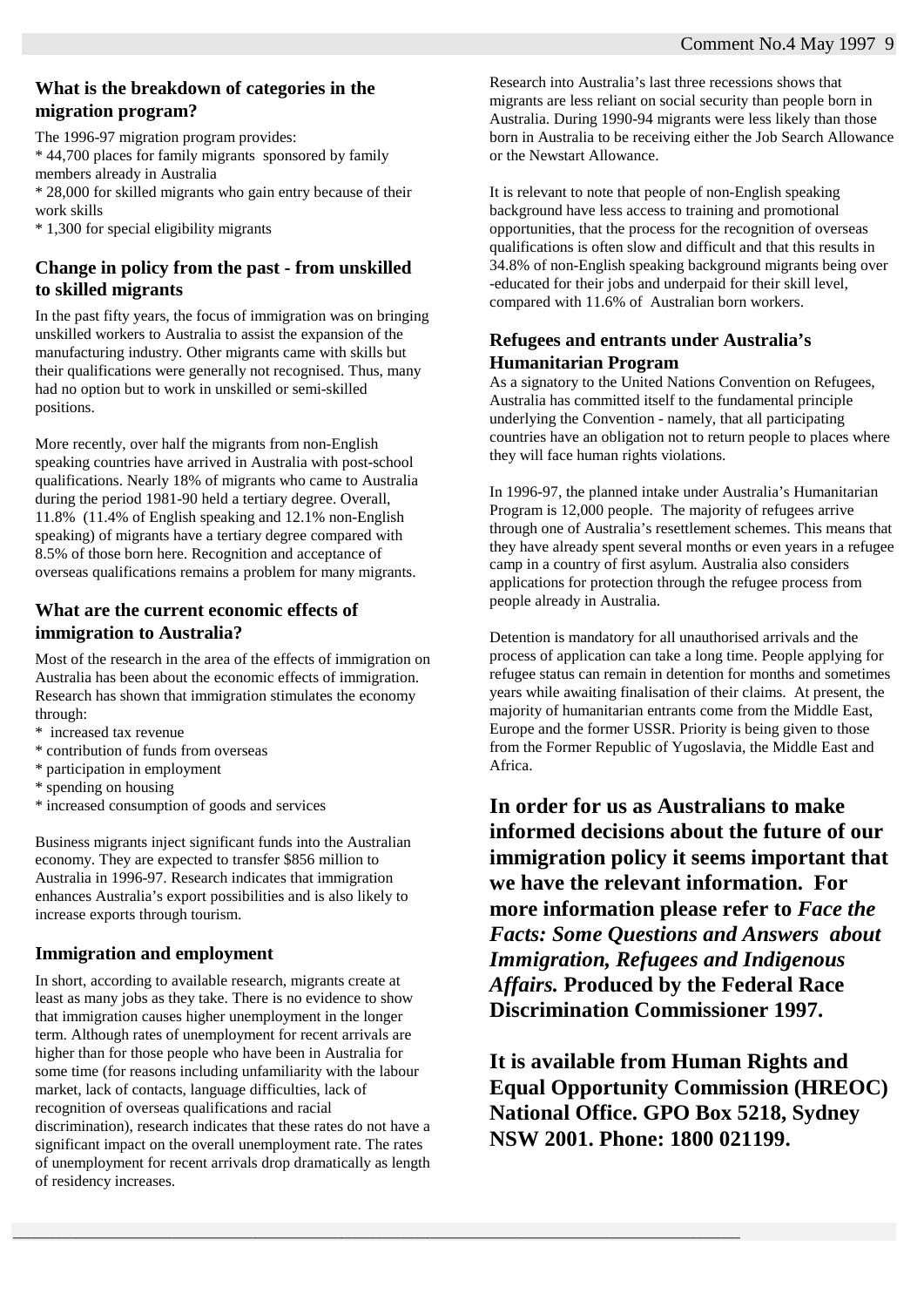# **Resources**

#### **Frontier- Stories from white Australia's forgotten war**

Shown on ABC TV earlier this year, *Frontier* is now available as a three part video series which documents Australia's hundred and fifty year land war. Between 1788 and 1938, thousands of settlers and tens of thousands of Aboriginal people were killed in racial violence across the continent. Produced by ABC TV Documentaries in 1997 and researched by Marcia Langton and Henry Reynolds, *Frontier* comprehensibly debunks myths and in a powerfully moving way invites us as contemporary Australians to come to terms with our history. For anyone interested in reconciliation or understanding current debates around native title and land rights *Frontier* would prove invaluable viewing. *Enquiries: ABC TV Program Sales. GPO Box 9994 (in your capital city). Alternatively you could encourage your local library to buy copies as they are expensive!*

#### **Admission Impossible**

The very first Act passed by the first Federal Parliament of Australia in 1901 was an act that was to become known as the 'White Australia Policy'. It was designed to restrict the entry to Australia of people of colour, Asians and any other people whose race offended. *Admission Impossible* (produced by Film Australia in 1992) traces the history of the 'White Australia Policy'. It begins by mentioning briefly the violence of the initial European invasion and the racist violence that Chinese immigrants in the 1800's faced on the Australian gold fields and then focuses on the act itself and its effects. From 1901 to 1972 the White Australia Policy dominated Australia's approach to immigration. It was enforced in two ways. Those people who were already in Australia who the policy deemed to be of 'unacceptable racial background' were to be deported. And only those with white skin were to be allowed to immigrate.

*Admission Impossible* depicts the forced deportations that occurred because of the passing of theWhite Australia Policy including those of Kanak labourers in Northen Queensland as well as deportations, after WWII, of Chinese refugees. These refugees, who had played an important part in Australia's war effort by filling labour shortages, are shown fearfully being forced to board grossly overcrowded ships that were also holding Japanese war-time internees and prisoners of war. Throughout the 1950's and 60's Asian Australians and others targeted because of the White Australia policy continued to be deported. *Admission Impossible*, through interviews with former immigration officials, describes how whenever the government wished to deport a Chinese or other Asian national they applied what became known as the 'dictation test'. The 'White Australia Policy' allowed for the exclusion of any immigrant who failed to be able to write down a fifty word dictation test given by the immigration official. The official could choose to apply the test in any language that he or she might choose. Not surprisingly, whenever a dictation test was demanded a deportation was almost always the result.

In order to enforce the White Australia Policy during immigration procedures, all applicants for immigration were forced to undergo medical examinations in which doctors checked for 'traces of Orientalism'. Any sign of colour, or telltale shapes of the eyes resulted in failed applications. *Admission Impossible* describes that even after WWII, when Australia agreed to accept war-time refugees from Germany, immigration officials were dispatched with instructions to select only 'Nordic' types. Out of 170,000 displaced persons that were accepted into Australia after 1947 only 500 were Jewish. Australian Immigration officials in Europe according to *Admission Impossible,* used a form up until the mid 1950's which required that applicants state whether or not they were Jewish. Furthermore this form required Immigration Officials to ask applicants whether any member of their family was *'not of pure Aryan descent.'*

Immigration procedures for those migrating from European countries became more flexible after WWII. The White Australia Policy, however, remained in existence until 1972 when the Whitlam Government came to power. Only twenty-five years ago it was still enshrined in legislation that only people of white skin could immigrate to Australia. *Admission Impossible* is a powerful documentary that puts the ongoing calls to reduce Asian immigration into a sobering historical perspective. At the same time it clearly demonstrates that today's multicultural Australia is a different country than the Australia of twenty-five years ago. Keeping alive our histories may be one way to ensure that the process of change continues. *Contact Film Australia about availability or encourage your local library to stock it.* 

#### **Towards culturally appropriate services**

'Reclaiming Our Stories, Reclaiming Our Lives' (Dulwich Centre Newsletter No.1 1995) describes a project initiated by the Aboriginal Health Council of South Australia as a response to the Royal Commission into Aboriginal Deaths in Custody. It contains ideas and suggestions as to how to work towards providing culturally appropriate services to Indigenous Australians. Copies are available from Dulwich Centre Publications, Hutt St PO Box 7192. Adelaide. South Australia 5000. (ph) 08 82233 966 (fx) 08 8232 4441.

#### **Face the Facts**

The Race Discrimination Unit of the Human Rights and Equal Opportunity Commission (HREOC) in Sydney, has produced a booklet entitled 'Face the Facts: Some Questions and Answers about Immigration, Refugees and Indigenous Affairs.' The booklet addresses many of the myths that have recently surfaced in the 'race debate'. Also available are booklets on 'Understanding Racism in Australia' and the Wik decision. *Copies are available c/o HREOC in most states - ring the Sydney office on 1800 021 199 (toll free) for information.* HREOC are also the appropriate organisation to ring if you have any enquiries regarding the application of the Racial Discrimination Act and Racial Vilification legislation.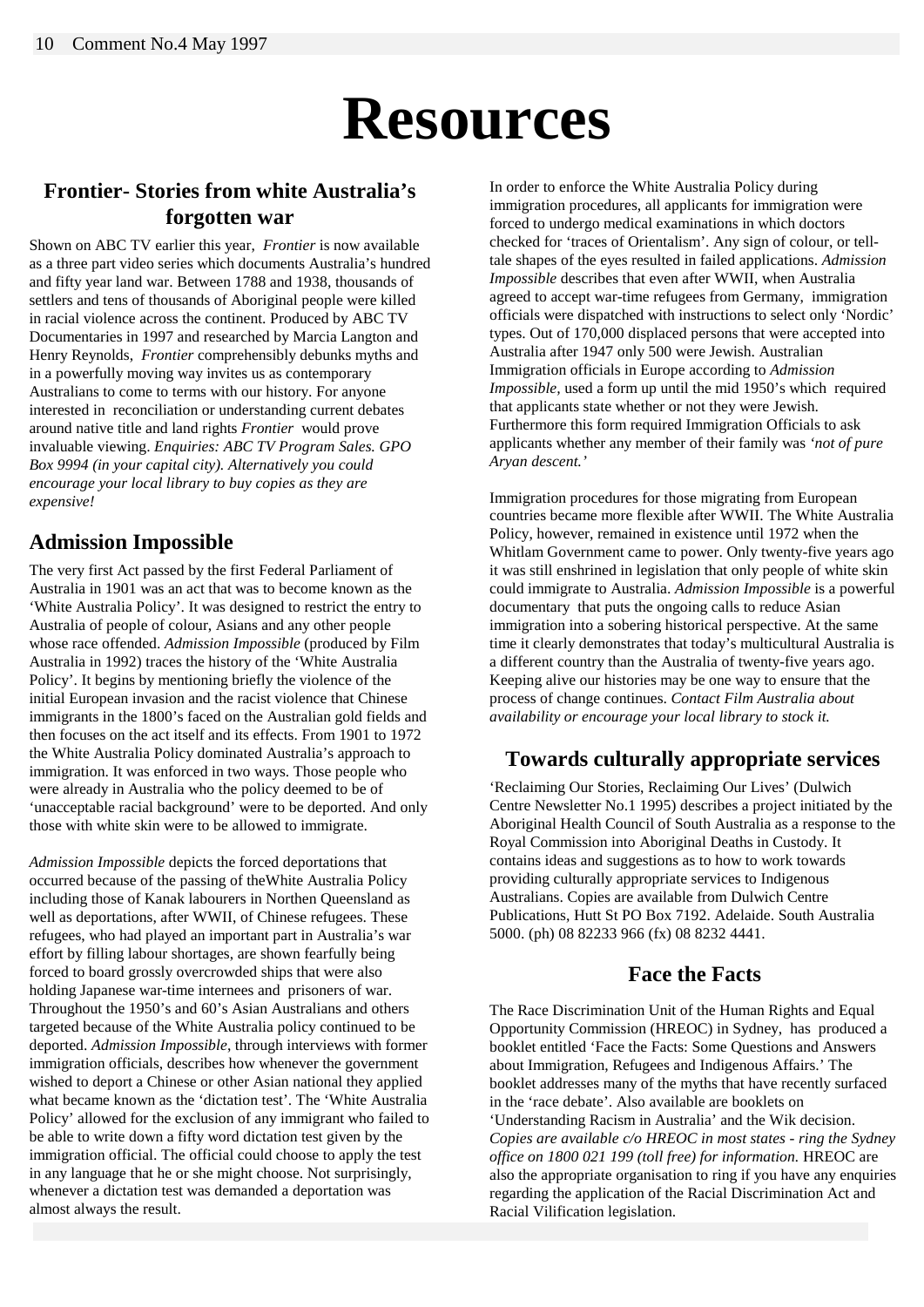#### **Towards reconciliation**

The Australian Youth Policy and Action Coalition (AYPAC) is the peak national youth affairs organisation in Australia and is based in Canberra. In 1995, after the release of the Royal Commission into Aboriginal Deaths in Custody, AYPAC decided that non-Indigenous organisations and individuals must take responsibility for the impact of Australia's legal and justice systems on Indigenous people. Since then AYPAC has been in the process of developing a resource to assist non-indigenous community organisations play their part in reconciliation. Its working title is 'The National Youth Sector Reconciliation Compact' and it will be available in June. The compact includes a six point plan which describes in detail the steps that non-Indigenous organisations can take in order to get involved in meaningful ways with the reconciliation process. The package also includes an extensive resource list and supporting statements from prominent Australians. It is hoped that community organisations will commit themselves to the process of reconciliation by formally signing the compact and presenting it to the Council for Aboriginal Reconciliation. *For more information contact Julian Pocock, Executive Officer, AYPAC, (ph)06 247 1666. (fx) 06 247 1799. PO Box 204, Ainslie ACT 2602.*

**Reconciliation study kits** are still available from The Council for Aboriginal Reconciliation in order to assist people to set up their own Study Circles to learn more about the issues of reconciliation. C*ouncil for Aboriginal Reconciliation, National: 1800 807 071.* 

| 1800 804 330 / NSW: | 1800 060 266  |
|---------------------|---------------|
| 1800 060 268 / OLD: | 1800 060 267  |
| 1800 060 270 / TAS: | 1800 659 363  |
| 1800 060 265/WA:    | 1800 060 269  |
|                     | 1800 807 071. |

#### **The Challenging Racism Game**

The Challenging Racism Game is a simulation game which aims to assist non-Aboriginal people to explore structural racism. The game was designed by a group developing alternative Bicentenary activities during 1987-88 and was evaluated by Aboriginal community groups in Adelaide, Victoria and New South Wales during 1987, before the game was documented and released widely. The response from Aboriginal groups has continued to be extremely positive. The game is structured to allow non-Aboriginal participants to explore the nature of racism and how racism works. It aims to highlight structural inequalities and oppression experienced by Aboriginal people and to provide a creative and stimulating context in which to explore racism in Australia. The whole process takes two hours. No less than 12 and no more than 25 people can be involved. At least one Aboriginal observer, who's time is being paid, and an experienced non-Aboriginal facilitator of the game are required. *Contact: Claire Ralfs or Suzy Stiles on 08 8443 9081 (AH) or Claire Ralfs 08 8234 5219.* 

#### **The Color of Fear**

The Color of Fear (Stir-Fry Productions 1991, California ) is an engaging passionate film of a group of North American men from different cultural backgrounds talking about racism and white privilege. By exploring the effects of racism on a personal, daily level, the film invites viewers to do the same in their lives. The Color of Fear particularly invites white viewers to consider what it means to be white, how our lives have been influenced by racism and how we benefit from white privilege. Powerful challenges are made to the white men in the film. The compassion and vulnerability that the men show each other - in the face of something as divisive as racism offers hope and a sense of possibility. *The people listed below have a copy of the Color of Fear available for loan.* 

# **Interested in further conversations?**

The following people have agreed to act as contact people in their cities to facilitate networks and further conversations about the sorts of issues raised in this publication. Each contact person has agreed to facilitate a small informal get together in the hope of creating a small local supportive network. It is planned that the focus of each network will remain at the local community level. The networks will try to offer thoughtful conversation and to support the thinking and action that people are taking in their own lives.

> *Brisbane: Mark Trudinger (ph) 07 3846 2427 Sydney: Loretta Perry (ph) 019 985 094 Adelaide: Maggie Carey & Shona Russell (ph) 08 8202 5190 Melbourne: Sarah Chambers & Alberta Miculan (ph)03 9687 8637 Canberra: Bridie Doyle & Christine Ohrin (ph) 247 8071*

 $\_$  ,  $\_$  ,  $\_$  ,  $\_$  ,  $\_$  ,  $\_$  ,  $\_$  ,  $\_$  ,  $\_$  ,  $\_$  ,  $\_$  ,  $\_$  ,  $\_$  ,  $\_$  ,  $\_$  ,  $\_$  ,  $\_$  ,  $\_$  ,  $\_$  ,  $\_$  ,  $\_$  ,  $\_$  ,  $\_$  ,  $\_$  ,  $\_$  ,  $\_$  ,  $\_$  ,  $\_$  ,  $\_$  ,  $\_$  ,  $\_$  ,  $\_$  ,  $\_$  ,  $\_$  ,  $\_$  ,  $\_$  ,  $\_$  ,